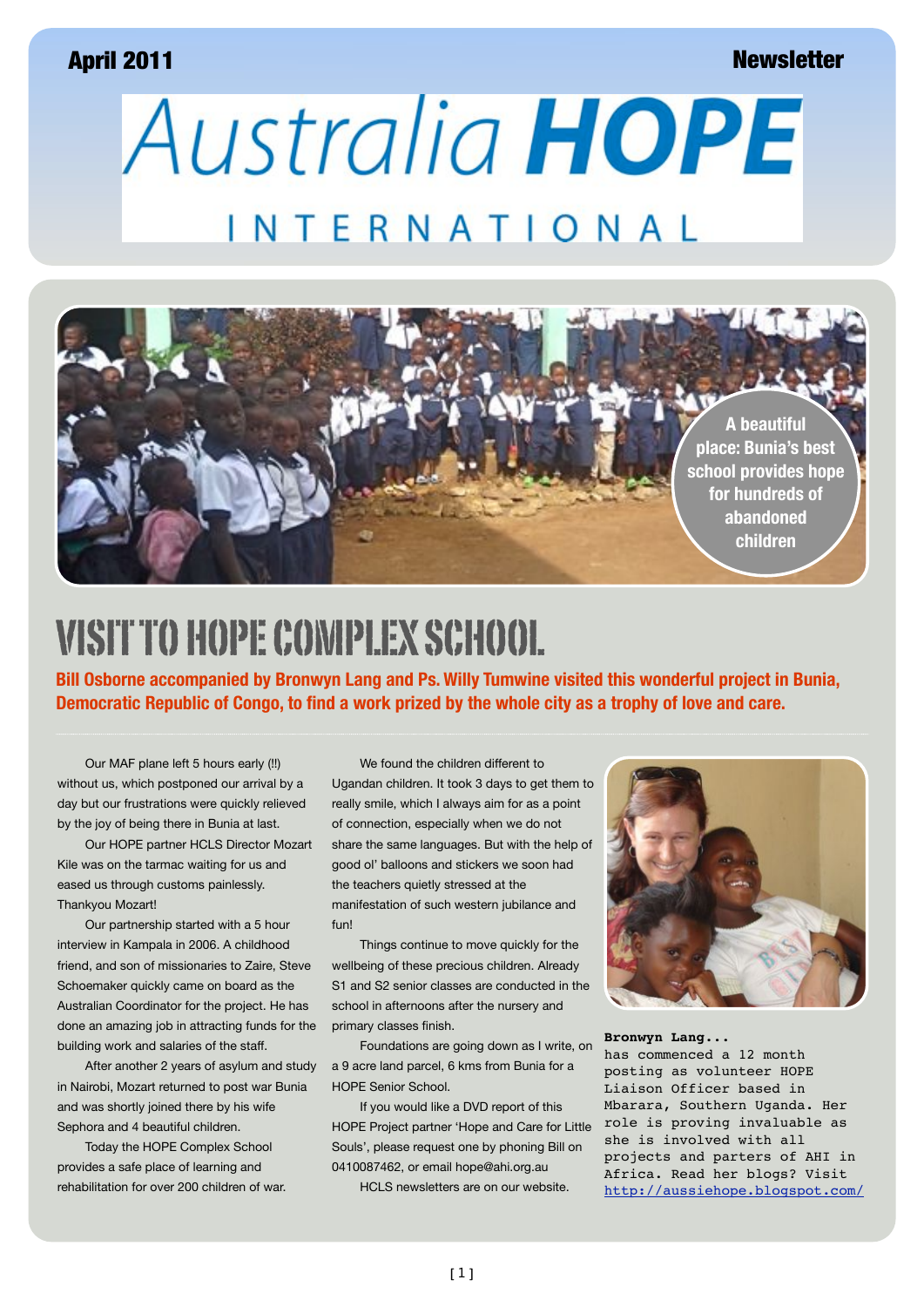# BUNIA HOPE







#### **Prevention and Cure...**

We alone may not be able to prevent the prominence of abject poverty in the world, nor stop every child from becoming a sex worker, child soldier or victim of AIDS. But our collective support for 'Hope and Care for Little Souls' snatches hundreds of children from a future without hope .

#### **Bunia is a sprawling city of mud houses, aging colonial buildings and new brick homes for the NGO staff, mainly the from the UN**

Official figures say 300,000 people live here, but we hear that 600,000 is more likely the number due to the influx from the surrounding Ituri region where war has mustered everyone together since the late 90's.

French, Swahili and Lingala are the main languages spoken. There are 3 main barracks for the UN contingents that has Bunia saturated for the ongoing security of the city. One barrack is for the Moroccans, one for Pakistanis, and the other, from memory, was for the Bangladesh soldiers.

There is still a large refugee camp in town for people who fled war and now have nowhere to return to.

The Kile's household is a great place to live and rest. There is always something happening though, with their own 4 children and 7 'adopted' orphans, (4 boys and 3 girls) life is well oiled teamwork under their roof.

Holly, (bottom right) is the youngest adopted girl and La Joie (left) is the oldest. She never knew her parents and has never been to school, but when we heard she was learning tailoring, we bought her her own sewing

machine. This machine was purchased from the sale of our HOPE Gift Cards, thankyou to all who have purchased these beautiful cards and to Mim Ashby who lovingly makes them!

You can grow to understand how things are somewhere by email, but visiting and being there is something else. Now we are determined to help as much as possible with new vision and sense of urgency. There is so much being done in Bunia, but more could be achieved to give hundreds, even thousands of children and young people a brighter future.

#### *How you can you help ...?*

\* **Sponsor a HOPE School** child at \$40 a month. This will ensure the child's essential needs are met and the school is funded for ongoing costs like teachers salaries, materials and curriculum, food and water at the school.

**\* Donate to the HOPE Senior School**  construction, stage 1 of 6 classrooms.

**\* Give to the Emergency Medical Fund.**

**\* Join a HOPE team** to visit Bunia and build a church for the Kile's congregation to seat 400.

**\* Sponsor an HIV AIDS widow** at \$50 a month to empower her to make a way for herself and receive treatment as needed.

#### **\* Pray for the children.**

Please enquire today and discuss these or other ways of sharing this journey of joy!

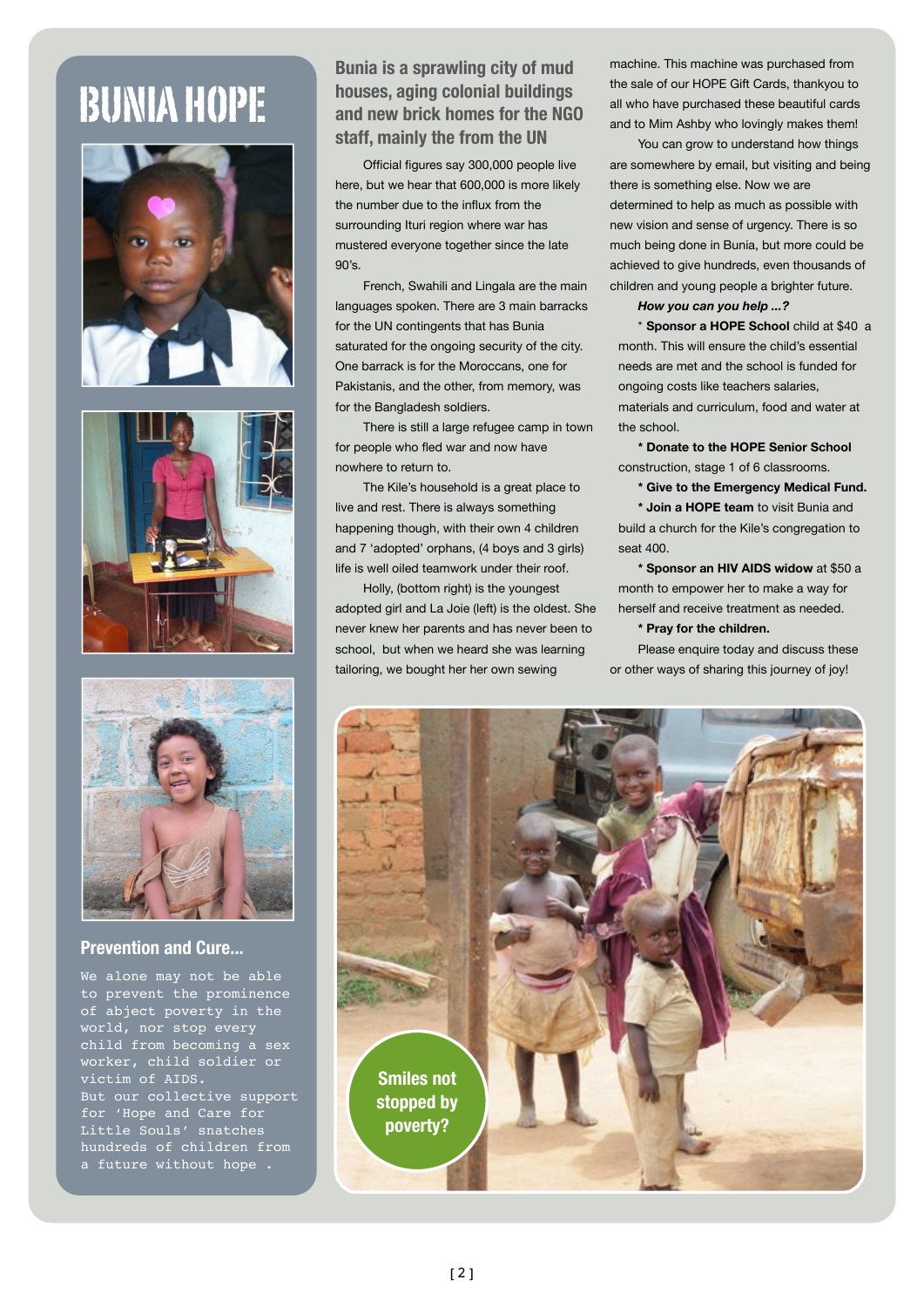

#### **Ebenezer HOPE School joy ...**

Their faces show the the joy of receiving new shoes for school. And no face lights up more than our partner Anne Tumwine's who reflects the privilege of bringing such gifts. Thanks to Cynthia Springett and the Contact group who donated to help these children.



#### Working in East Africa's wet season is a big challenge for construction work.

**Our work partner by partner**

But that does not stop our amazing partners from forging ahead with building work in several areas that will further develop schools, a hospital, a community centre and farming projects. These all aim to empower our African friends with dignity, hope and self reliance.

Education is a major key to the realisation of our goals. It is well known that schooling the next generation paves the way to overcome poverty, civil unrest and disease. Consequently, most of our HOPE Projects are striving towards developing schools for needy children.

**COME Uganda** has recently opened the HOPE Medical Centre which is averaging 30 patients a day. Director Frank Heyward reports there is an alarming number of cases of HIV AIDS being detected in people who never otherwise receive medical care.

Partner **CVM** directed by Kaazi Twinomujuni is advancing rapidly.

Presently he is successfully overseeing our farming project with partner RWC with profits to be directed towards the HOPE Schools ongoing costs. The HOPE School in Kibogo is building 2 more

> classrooms for P6 and P7's. The CVM base near Kampala is constructing a community centre which will provide valuable programs for lifting the quality of life for the local people.

**RWC** directed by Ps. Willy and Anne Tumwine is busy with constructing 2 new classrooms in HOPE Schools in Mbarara and 2 also in Nakivale Refugee Camp. More land is being purchased at Kitokye Village HOPE School (pictured

above) so we can provide playing fields and room for teachers quarters as well as future development .

**Hope for the Hurt** directed by Lulenti Ssali continues to provide emergency relief and small business projects for destitute widows.